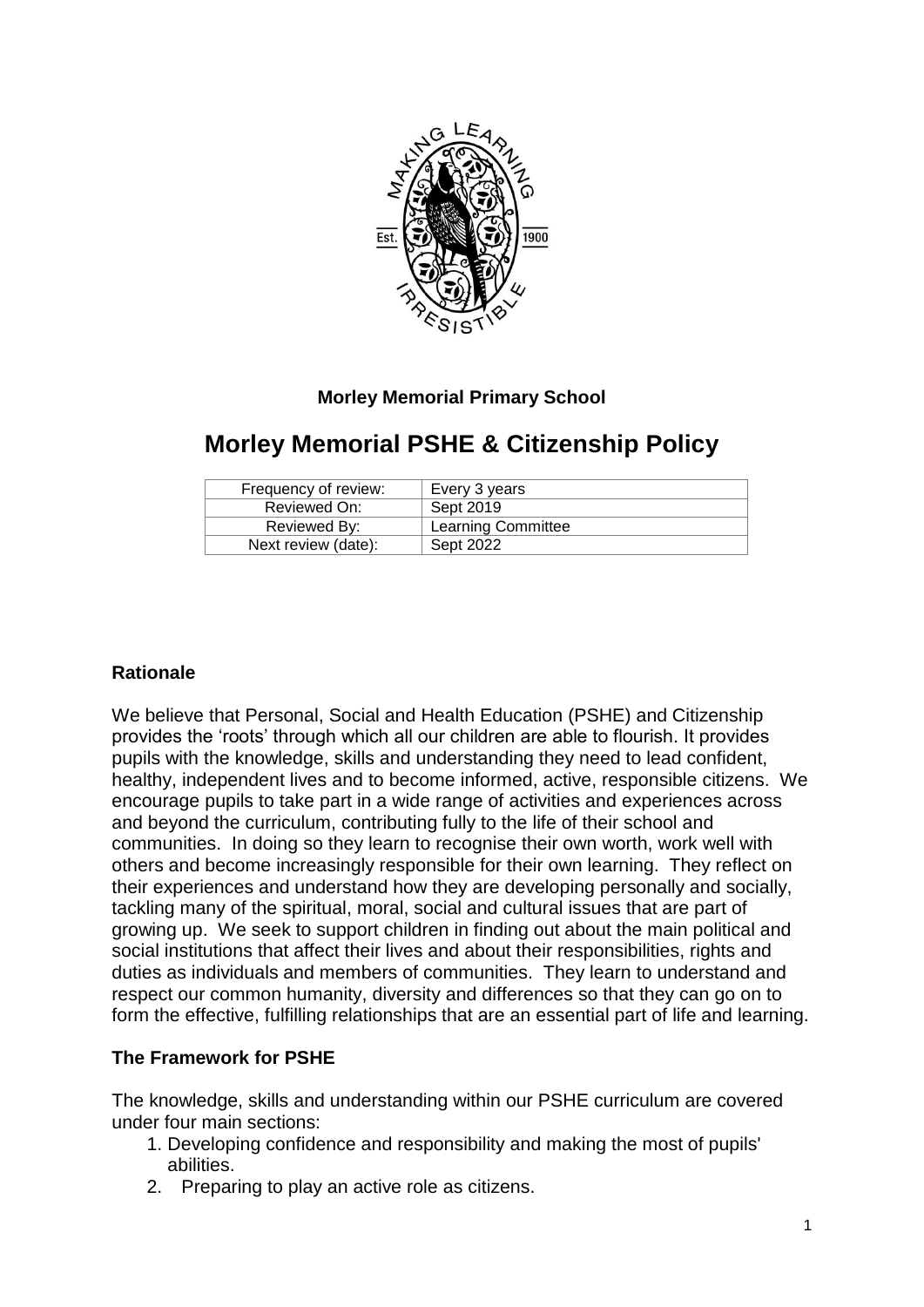- 3. Developing a healthy, safer lifestyle.
- 4. Developing good relationships and respecting the differences between people. Including an awareness of how to manage friendships positively through specific programmes eg. Celebrating Girls' Friendships and Peer Mediation.

### **The Framework for Citizenship**

The knowledge, skills and understanding within our Citizenship curriculum are covered under three main sections:

- 1. Social and moral responsibility.
- 2. Community involvement.
- 3. Political literacy

#### **Curriculum Provision**

By the very nature of the issues considered, PSHE and Citizenship are not confined just to specific timetabled slots.

At Morley Memorial Primary School, PSHE and Citizenship is delivered within a whole school approach which includes:

- Discrete curriculum time.
- Teaching PSHE and Citizenship through and in other subjects/curriculum areas.
- **Through PSHE and Citizenship activities and school events.**
- Through pastoral care and guidance.

#### **Teaching Methods and Learning Approaches**

At Morley Memorial Primary School we acknowledge that effective teaching relies on using appropriate methods for the aim of the lesson or unit of work. All teachers are encouraged to develop a repertoire of flexible, active learning methods.

- Effective starting and ending strategies.
- High order questioning skills.
- Climate building and ground rules.
- Agenda setting.
- Working together.
- Values clarification.
- **•** Information gathering and sharing.
- Consensus building.
- Problem solving.
- Understanding another point of view.
- Working with feelings and imagination.
- **Reflection, review and evaluation.**
- Circle Time.
- **School Council (preparatory activities).**